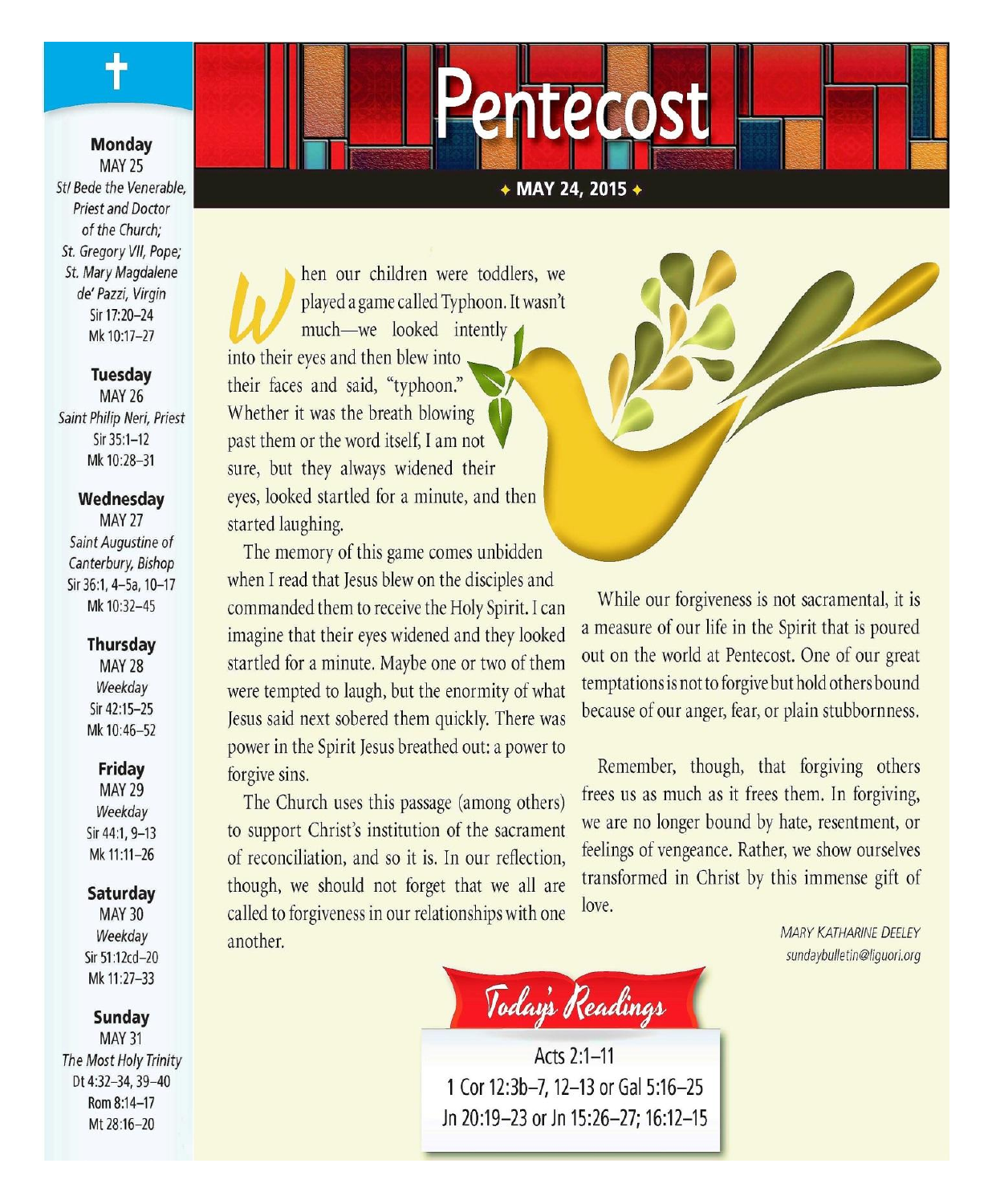

**Pentecost** *Sunday*

# *May 24, 2015*



# *St. Ann Catholic Church & Our Lady of Chartres Mission Pastor: Reverend Khoa P. Vo*

*Office: 228-832-2560, Fax: 228-832-3140 Hours: Monday-Friday 9am-4pm.*  **Web: www.stannparishlizana.org --- Email: [stanncatholic@bellsouth.net](mailto:stanncatholic@bellsouth.net)**



EUCHARISTIC ADORATION Every Friday Adoration from 8:30 a.m. to 9:30 a.m SACRAMENT OF RECONCILIATION Both Before Mass and by Appointment. *Mass Schedule for this Week*  Our Lady of Chartres Mass Schedule Sun 7:30 am Our Parish Family St. Ann Mass Schedule & Intentions Sat 5:00 pm +Emmanuel Lebreton Sun 9:00am Our Parish Family

Mon 8:00 am **+**Russell Board Tues 8:00 am +Fr Pete Wed 6:00 pm +Fr Pete Thu 8:00am +Fr Pete Fri 8:00am+Fr Pete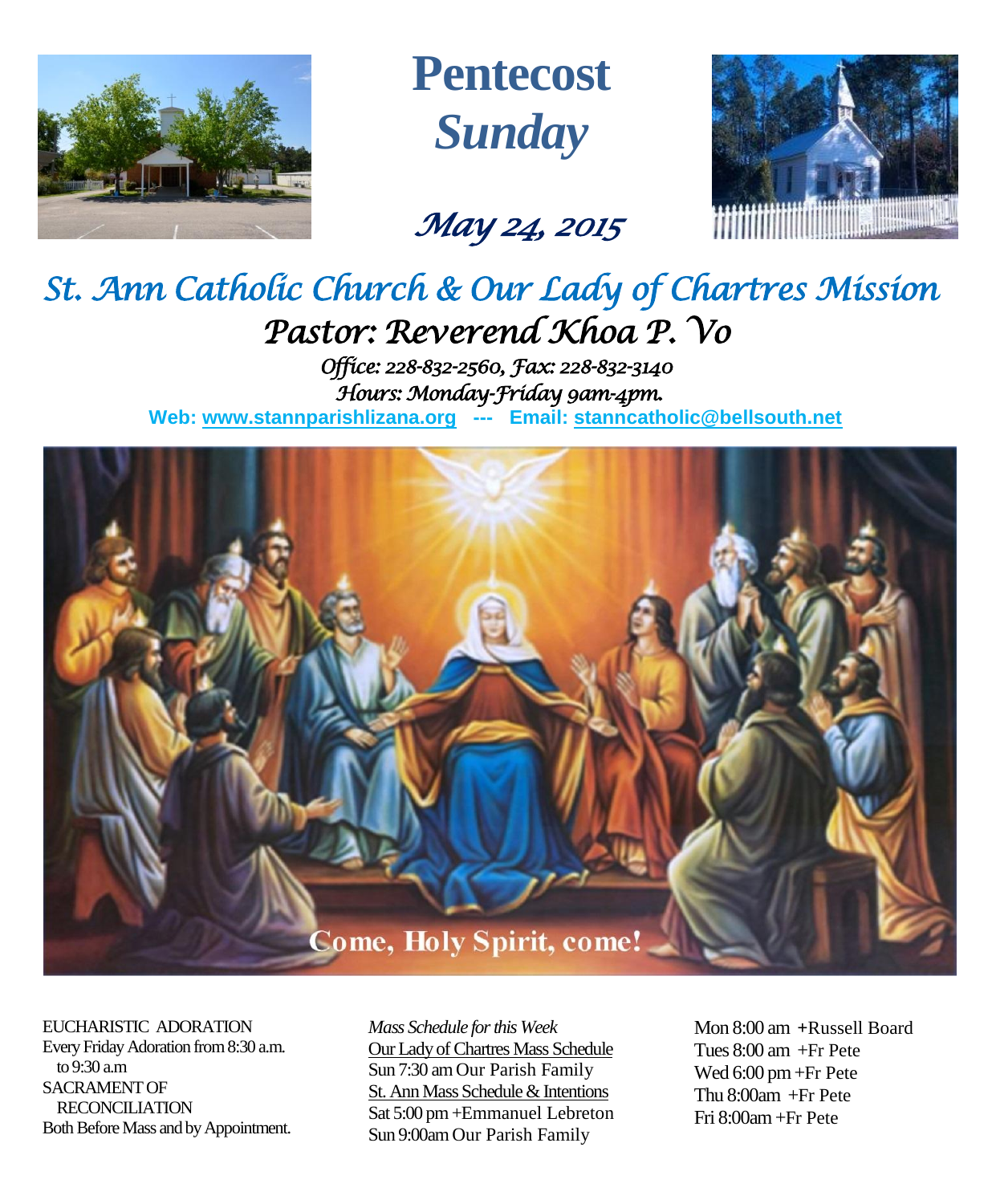# *From Father Khoa's Desk...*

# *Dear Parishioners and Friends,*

We conclude our Easter Season this weekend as we remember the coming of the Holy Spirit upon the disciples on the **solemn feast of Pentecost.** But before we return to the Sundays of Ordinary Time in our Church year, we will celebrate two important solemn feasts: **the Most Holy Trinity and the Body and Blood of Christ.**  This gives us an opportunity to reflect upon central mysteries of our Catholic faith.

Looking around at our faith community of St. Ann and Our Lady of Chartres, you see many gifts. You will see those who sing and those who read, those who teach and those who offer hospitality. You will see some who feed the hungry and others who serve on committees. You will see some who decorate and others who distribute the Body and Blood of Christ. Some have a gift for leading prayer or for making people feel at home.

Everybody has a gift. God gives gifts for a reason. They are meant to be nurtured and used. St. Paul writes in his letter to the Corinthians, which is our second reading this weekend: "To each individual, the manifestation of the Spirit is given for some benefit." When used properly, gifts draw attention to God who gives, not to the person who has received. The manifold gifts within our church community show the marvels of the Holy Spirit.

When people share their gifts, they create a spirit of selflessness and inspire others to service. They help everyone appreciate the goodness of God, who gives even before we ask. When people look at you, they also see gifts.

As we celebrate Pentecost this weekend, it might be helpful to ask ourselves:

**1) For which gifts am I most grateful? 2) How do Ishare them?**

We celebrate **Memorial Day** on the civil calendar this weekend, when we as a nation, rightly

pause and remember those who have given their lives to protect the many freedoms that we enjoy in our country. Let us especially remember those of our church parish who are actively serving our country around the world.

**The Church office will be closed this Monday, May 25th for the Memorial Day holiday.** 

Have a great week! May God bless all of us! **...Fr. Khoa**

# *This weekend we have a Special Diocesan Collection to provide humanitarian aid to those whose lives have been devastated by the earthquakes in Nepal.*

**Yard Sale** Thank you Beverly, Loretta, Dianne, and Kay for the yard sale last weekend.

### *Diocesan School Tuition Program*

The Diocese of Biloxi assesses each parish an amount to pay for tuition assistance each year. The amounts for our Parish for 7/1/2015 thru 6/30/2016

Parents with children attending catholic school for the 2015/2016 school year, who will be applying for tuition assistance, should contact the school for an application and apply ASAP in order to meet the school's deadline.

**Catfish Festival:** will be this week, Thursday May 28 to Sunday 31. If you have any question please contact Monica 861-2508. Please sign up for the concession stand. We also still have 60 of \$100 draw-down-tickets, please buy these tickets to support us. Thank you very much.

**Blood Drive:** Next Sunday, we also have Blood Drive. Please see the attachment or contact **Jodi Trosclair**. Thank you.

*Altar Society:* Meet on Second Sundays.